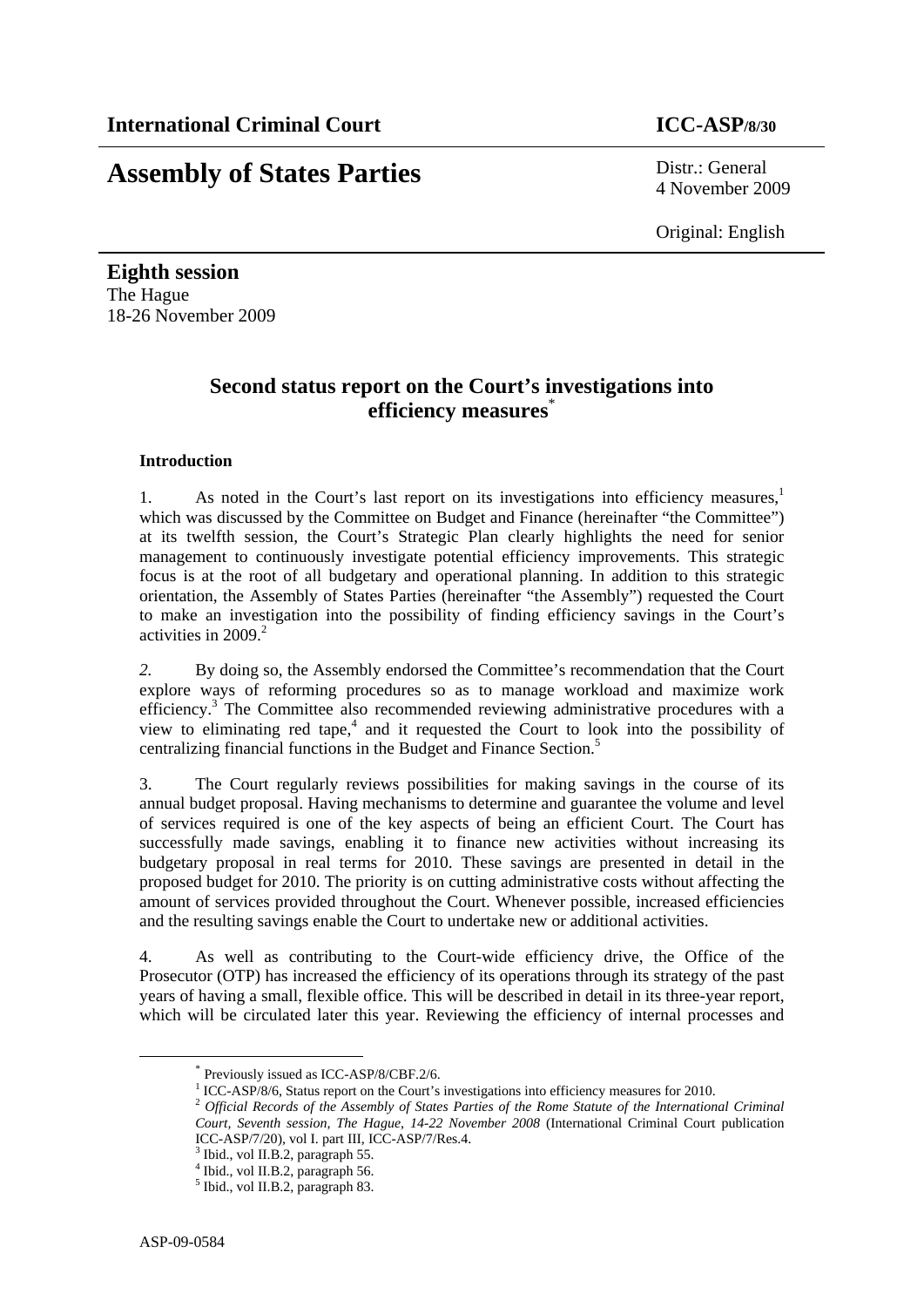functions is an ongoing activity at the OTP and has enabled the Office to perform more investigations and prosecutions simultaneously, with the same number of staff. This is a result of having lean and flexible joint investigation and trial teams, successful cooperation, and optimized support areas where centralization has been implemented, enabling key staff to focus on core functions. These achievements are also reflected in the OTP's proposed budget for 2010, where no increase in resources is requested.

5. Notwithstanding the regular attention given to efficiency in the annual budget, the Assembly resolution and Committee recommendations have triggered a broader Court-wide project investigating possible efficiency measures. At the outset of the project, the Court analysed its cost structure and reported that, as stated in the Court's proposed budget for 2010, 86 per cent of the Court's budget is based on longer-term commitments, which would be difficult to alter in the short term. The analysis showed that 71 per cent of the costs are for judges' salaries, staff salaries and other staff-related contractual expenditures. A further 15 per cent of the Court's budget is related to commitments such as annual or multi-annual contracts. Because of this substantial percentage, and consequently high level of cost remanence, any cost savings will only materialise over the longer term.

### **Working group on efficiencies: Court-wide exercise**

6. A Court-wide working group on efficiencies, comprising representatives of the Judiciary, OTP and the Registry, was set up by the Court's Coordination Council. The working group analyzed possible measures and focused on determining how structure and processes could best work in line with the Court's strategy, to increase the Court's efficiency and effectiveness.

7. The Court is looking at efficiency possibilities from two perspectives:

- Process review; and
- Structural review.

#### **Process review**

#### *Re-engineering exercise*

8. The review of possible measures to be taken by the Court in relation to processes mainly took the form of a re-engineering exercise. The goal of the re-engineering exercise is to look at business processes from a "clean slate" perspective and determine how they can best be constructed in order to improve the conduct of business.

9. At the start of the project, a consultant was contracted whose task was to steer a small group of Court staff through a complete process re-engineering exercise. For this purpose, the travel process was chosen. This choice was made not because there was a perception that the existing process was flawed but because it is a complicated process with many steps and Court-wide associations.

10. The first phase of the re-engineering process was completed in the design phase. The exercise involved nine representatives of the Court, all involved in different aspects of the travel process, and was set up as follows:

- Definition of the objectives of the exercise and programme outline;
- Definition of the scope of processes involved, including the analysis already conducted of current strengths, issues and cost drivers;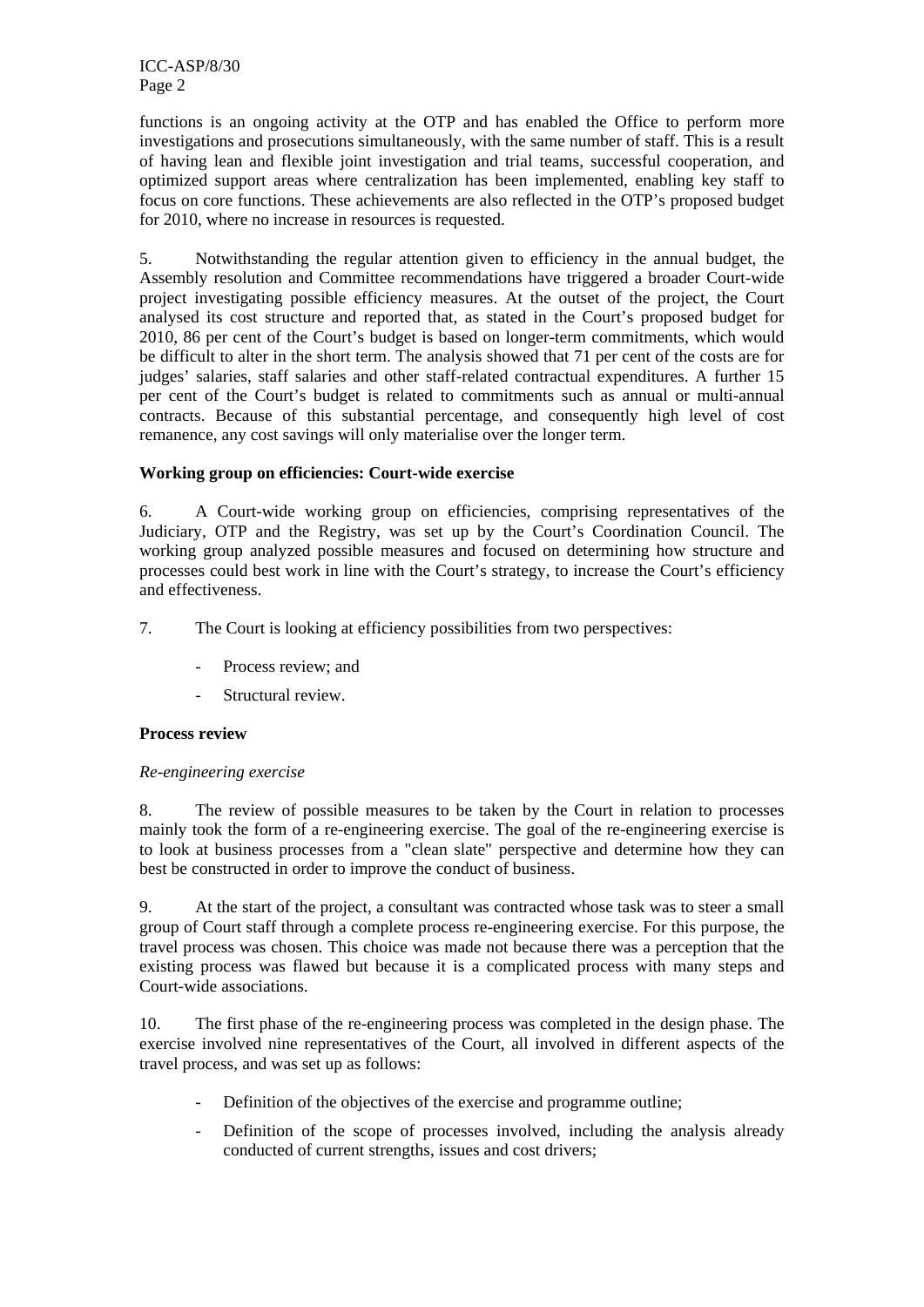- Redesign assignment to introduce redesign thinking and disengage from existing processes: training experience on how improvements are achieved by process reengineering;
- Brainstorm session about redesigned process (including supportive aspects with an integral view of the organization, e.g. planning and control ideas); and
- Determination of impact and feasibility of the proposed redesign processes.

11. The exercise took place in May 2009. As a follow-up to this exercise, further meetings took place between the sections involved in the changes proposed as a result of the session. Steps are now being taken to make some changes that will streamline the travel process. The efficiencies that will result from the exercise are expected to be in terms of time saving for both travellers and staff involved in authorizing and supporting the travel process. For example, the measures proposed will ensure that only one certification is required when a traveller puts in his or her request, or that the traveller's costs are covered directly rather than through the current double-step process of cash advance and post-travel balance. Nevertheless, it should be noted that, as can be seen in these examples, although the measures proposed will create a more efficient travel process, the time savings do not directly convert into easily quantifiable monetary savings.

12. All participants gained valuable insights into the practice of re-engineering exercises on work processes. The next phase of the project is to finalize a "train-the-trainer" exercise, with support from the consultant. This will allow the Court to move on to the next set of process re-engineering exercises using in-house resources only.

13. The Court has identified several processes within the following areas of its administrative operations where process re-engineering may create efficiencies with cost or other resource-saving results:

- Human Resources;
- Information and Communication Technologies:
- General Services;
- Budget and Finance;
- Field Operations; and
- General Administration.

14. Other operational areas of the Court will also be scrutinized with a view to their possible selection for re-engineering exercises. The selection of areas for future reengineering activities, and their timing, will be determined by the working group on efficiencies and coordinated with its other efficiency-saving activities, as described below.

#### **Structural review**

15. The structural review consists of four categories: centralization of services, decentralization, outsourcing and insourcing.

#### *Centralize services at headquarters*

16. In evaluating potential efficiency gains, the Court needs to combine different criteria in its decision-making on the possible centralization of activities:

- The cost-benefit trade off:
- The feasibility of a measure, which is influenced by factors such as multitasking, where some tasks cannot be transferred, or the need for confidentiality (e.g. witness-related information);